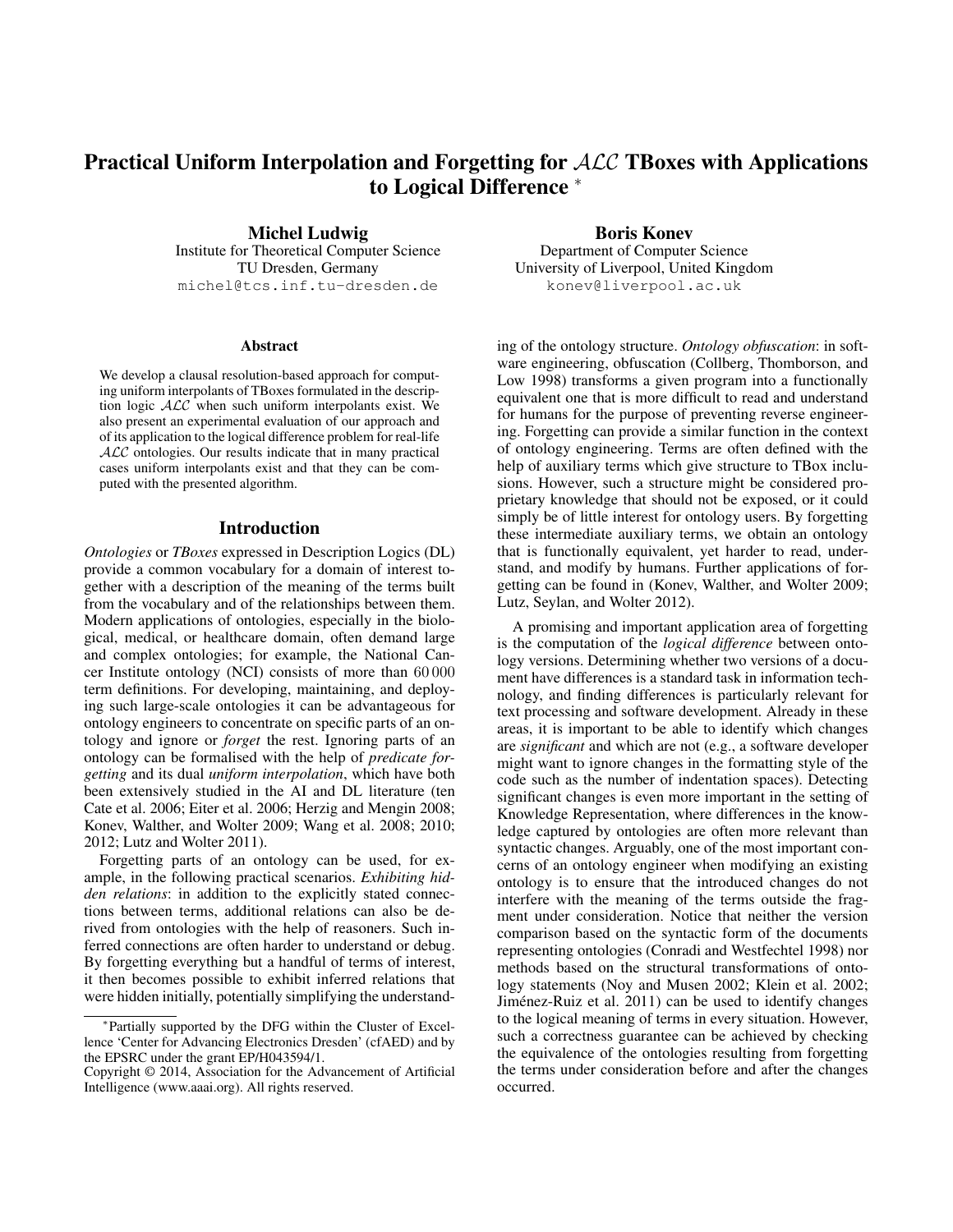In this paper we develop an algorithm based on clausal resolution for computing uniform interpolants of TBoxes formulated in the description logic ALC which can preserve all the consequences which do not make use of some given *concept names* and which have a quantifier nesting level limited to some given depth. Subsequently, we present an experimental evaluation of our approach which demonstrates that in many practical cases uniform interpolants (without limitations on the quantifier nesting depth) exist and that they can be computed with our algorithm. We also apply our prototype tool to compute the logical difference between versions of ontologies from the biomedical domain.

The material presented here extends earlier work (Ludwig and Konev 2013). All the missing proofs can be found in the full version of this paper. $<sup>1</sup>$ </sup>

Related work. Until recently research on uniform interpolation and forgetting in the setting of DL mainly has concentrated on theoretical foundations of forgetting. This could be partly explained by the high computational complexity of this task and by the fact that uniform interpolants do not always exist. The notion of forgetting has been introduced by Reiter and Lin (1994). Konev, Walther, and Wolter (2009) prove tractability of uniform interpolation for  $\mathcal{EL}$  TBoxes of a specific syntactic form. Uniform interpolation for general  $\mathcal{EL}\text{-}\text{T}$ Boxes has been investigated by Nikitina and Rudolph (2012).

Wang et al. (2008; 2010; 2012) have developed algorithms for forgetting in expressive description logics. A tight 2-EXPTIME-complete bound on the complexity for deciding the existence of a  $\Sigma$ -uniform interpolant in  $\mathcal{ALC}$  and a worst-case triple-exponential procedure for computing a  $\Sigma$ -uniform interpolant if it exists, have been given by Lutz and Wolter (2011). Koopmann and Schmidt (2013) have introduced a two-stage resolution-based algorithm for computing uniform interpolants. As outcome of the first stage, a representation of the uniform interpolant in a description logic with fixpoint operators is computed (such a representation always exists) Then in the second stage an attempt is made to eliminate the newly-introduced fixpoints (which may not succeed). In contrast to this approach, our algorithm has one stage and it can be guaranteed that a uniform interpolant of bounded depth is returned.

The notion of the logical difference has been introduced by Konev, Walther, and Wolter (2008) as a way of capturing the difference in the meaning of terms that is independent of the representation of ontologies.

### Preliminaries

We start with introducing the description logic  $ALC$ . Let  $N_c$  and  $N_R$  be countably infinite and mutually disjoint sets of *concept names* and *role names*. ALC*-concepts* are built according to the following syntax rule

 $C ::= A \mid \top \mid \neg C \mid \exists r.C \mid C \sqcap D,$ 

where  $A \in N_C$  and  $r \in N_R$ . As usual, other  $ALC$  concept constructors are introduced as abbreviations: ⊥ stands for  $\neg\top$ ,  $C \sqcup D$  stands for  $\neg(\neg C \sqcap \neg D)$  and  $\forall r$ . C stands for  $\neg \exists r.\neg C$ . An  $\mathcal{ALC}\text{-TBox }\mathcal{T}$  is a finite set of  $\mathcal{ALC}\text{-inclusions}$ of the form  $C \subseteq D$ , where C and D are ALC-concepts. A concept equation  $C \equiv D$  is an abbreviation for the two inclusions  $C \sqsubseteq D$  and  $D \sqsubseteq C$ . An *ALC*-TBox  $\mathcal T$  is *acyclic* if all its inclusions are of the form  $A \sqsubseteq C$  and  $A \equiv C$ , where  $A \in N_{\mathsf{C}}$  and C is an ALC-concept, such that no concept name occurs more than once on the left-hand side and  $T$ contains no cycle in its definitions, i.e., it does not contain inclusions  $A_1 \bowtie C_1, \ldots, A_k \bowtie C_k$ , where  $\bowtie \in \{\sqsubseteq, \equiv\},\$ such that  $A_{i+1}$  occurs in  $C_i$ , for  $i = 1, ..., k-1$  and  $A_k =$  $A_1.$ 

A signature  $\Sigma$  is a finite subset of  $N_C \cup N_R$ . The signature of a concept C, denoted by  $sig(C)$ , is the set of concept and role names that occur in C. If  $sig(C) \subseteq \Sigma$ , we call C a  $\Sigma$ concept. We assume that the two previous definitions also apply to concept inclusions/equations  $C \bowtie D$  with  $\bowtie \in$  $\{\subseteq,\equiv\}$  and to TBoxes T. The size of a concept C is the length of the string that represents it, where concept names and role names are considered to be of length one. The size of an inclusion/equation  $C \bowtie D$  with  $\bowtie \in \{\sqsubseteq, \equiv\}$  is the sum of the sizes of C and D plus one. The size of a TBox  $\mathcal T$ is the sum of the sizes of its inclusions.

The semantics of  $ALC$  is given by *interpretations*  $I =$  $(\Delta^{\mathcal{I}}, \cdot^{\mathcal{I}})$ , where the *domain*  $\Delta^{\mathcal{I}}$  is a non-empty set, and  $\cdot^{\mathcal{I}}$  is a function mapping each concept name A to a subset  $A<sup>\mathcal{I}</sup>$  of  $\Delta^{\mathcal{I}}$ , each role name r to a binary relation  $r^{\mathcal{I}} \subseteq \Delta^{\mathcal{I}} \times \Delta^{\mathcal{I}}$ . The *extension*  $C^{\mathcal{I}}$  of a concept  $\hat{C}$  is defined by induction as follows:

$$
\begin{array}{rcl}\n\mathbf{T}^{\mathcal{I}} & := & \Delta^{\mathcal{I}} \\
(\neg C)^{\mathcal{I}} & := & \Delta^{\mathcal{I}} \setminus C^{\mathcal{I}} \\
(\exists r.C)^{\mathcal{I}} & := & \{d \in \Delta^{\mathcal{I}} \mid \exists e \in C^{\mathcal{I}} : (d,e) \in r^{\mathcal{I}} \} \\
(C \sqcap D)^{\mathcal{I}} & := & C^{\mathcal{I}} \cap D^{\mathcal{I}}.\n\end{array}
$$

Then *I satisfies* a concept inclusion  $C \subseteq D$ , in symbols  $\mathcal{I} \models C \sqsubseteq D$ , if  $C^{\mathcal{I}} \subseteq D^{\bar{\mathcal{I}}}$ .

We say that an interpretation  $\mathcal I$  is a *model of a TBox*  $\mathcal T$  if  $\mathcal{I} \models C \sqsubseteq D$  for all  $C \sqsubseteq D \in \mathcal{T}$ . An  $\mathcal{ALC}\text{-inclusion } C \sqsubseteq D$ *follows from* (or is *entailed by*) a TBox  $T$  if every model of  $\mathcal T$  is a model of  $C \sqsubseteq D$ , in symbols  $\mathcal T \models C \sqsubseteq D$ . We use  $\models C \sqsubseteq D$  to denote that  $C \sqsubseteq D$  follows from the empty TBox. Finally, a TBox  $\mathcal{T}'$  follows from (or is *entailed by*) a TBox  $T$  if every model of  $T$  is a model of  $T'$ , in symbols  $\mathcal{T} \models \mathcal{T}'$ .

We now introduce the main notion that we study in this paper.

**Definition 1.** *Let*  $\mathcal{T}$  *be an ALC-TBox and let*  $\Sigma \subseteq \text{sig}(\mathcal{T})$ *be a signature. We say that an ALC-TBox*  $\mathcal{T}_{\Sigma}$  *is a*  $\Sigma$ -uniform interpolant *of the TBox*  $\mathcal{T}$  *iff* sig( $\mathcal{T}_{\Sigma}$ )  $\subseteq \Sigma$ ,  $\mathcal{T} \models \mathcal{T}_{\Sigma}$ *, and for every*  $\mathcal{ALC}$   $\Sigma$ -concept inclusion  $C \sqsubseteq D$  with  $\mathcal{T} \models C \sqsubseteq D$ *it holds that*  $\mathcal{T}_{\Sigma} \models C \sqsubseteq D$ .

Uniform interpolation can be seen as the dual notion of *forgetting*: a TBox  $\mathcal{T}_{\Upsilon}$  is the result of forgetting about a signature  $\Upsilon$  in a TBox  $\mathcal T$  iff  $\mathcal T_\Upsilon$  is a uniform interpolant of  $\mathcal T$ w.r.t.  $\Sigma = \text{sig}(\mathcal{T}) \setminus \Upsilon$ . As the following example shows, uniform interpolants of ALC-TBoxes do not always exist.

**Example 2.** Let  $\mathcal{T} = \{A \sqsubseteq B, B \sqsubseteq C \sqcap \exists r.B\}$  and  $\Sigma = \{A, C, r\}$ *. Then there does not exist a*  $\Sigma$ -uniform in-

<sup>1</sup>Available from http://lat.inf.tu-dresden.de/ ˜michel/publications/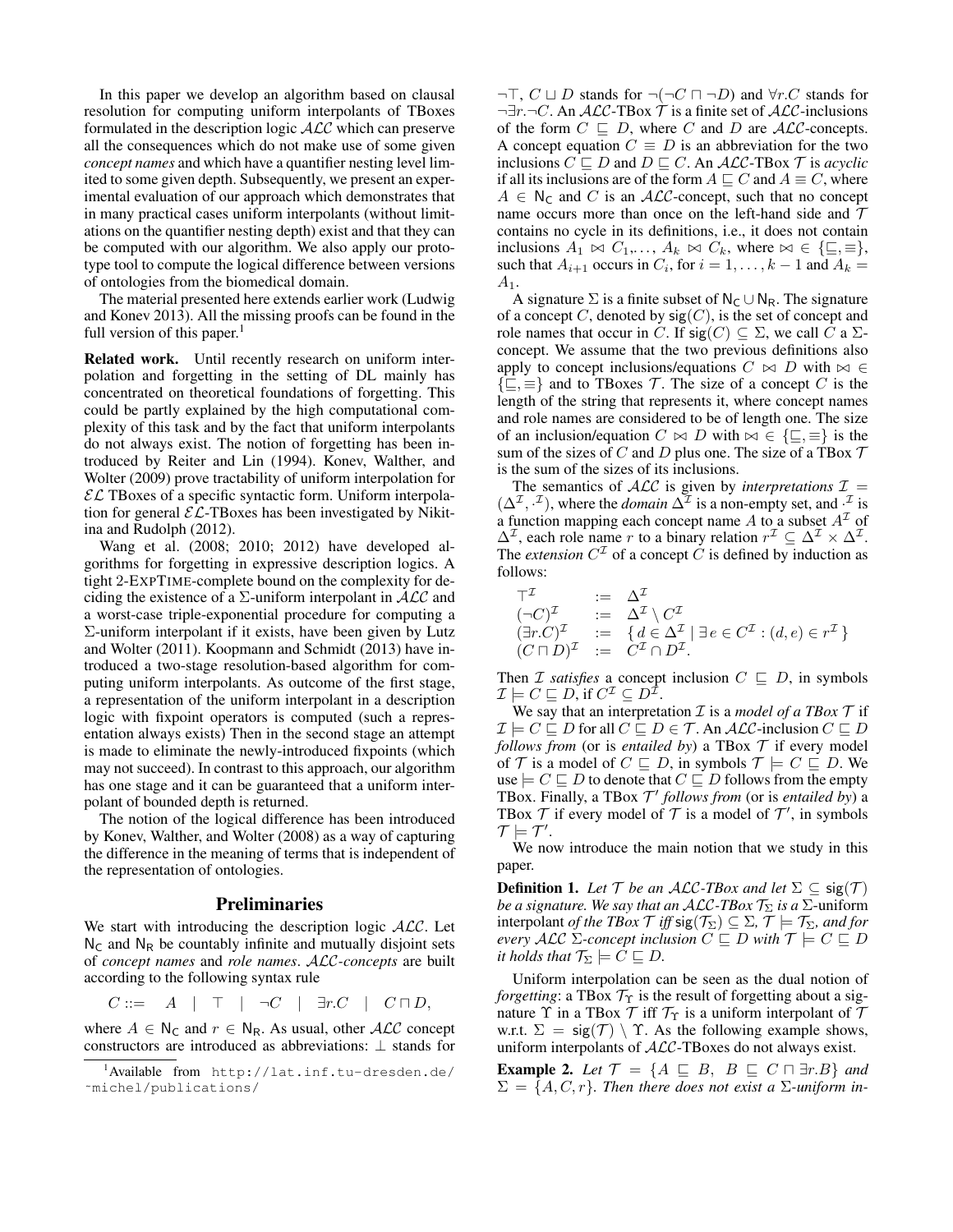*terpolant of* T *as (in particular) the infinite number of consequences of the form*  $A \sqsubseteq \exists r.C, A \sqsubseteq \exists r.\exists r.C, \ldots$  *cannot be captured by an ALC-TBox*  $\mathcal{T}'$  *with*  $sig(\mathcal{T}') \subseteq \Sigma$ . On the *other hand, for*  $\mathcal{T}' = \{A \sqsubseteq B, B \sqsubseteq C \sqcap \exists r.B, D \equiv B\}$ and  $\Sigma' = \{A, C, D, r\}$ , a  $\Sigma'$ -uniform interpolant of  $\mathcal{T}'$  is  ${A \sqsubseteq D, D \sqsubseteq C \sqcap \exists r.D}.$ 

Uniform interpolation is also related to the notion of logical difference between ontologies.

Definition 3. *The* Σ*-logical difference between* ALC*-TBoxes*  $\mathcal{T}_1$  *and*  $\mathcal{T}_2$  *is the set*  $\text{Diff}_{\Sigma}(\mathcal{T}_1, \mathcal{T}_2)$  *of all ACCconcept inclusions*  $C \subseteq D$  *such that*  $sig(C \subseteq D) \subseteq \Sigma$ ,  $\mathcal{T}_1 \models C \sqsubseteq D$ , and  $\mathcal{T}_2 \not\models C \sqsubseteq D$ .

It is easy to see that  $Diff_{\Sigma}(\mathcal{T}_1, \mathcal{T}_2) = \emptyset$  if, and only if,  $\mathcal{T}_2 \models \mathcal{T}_1^{(\Sigma)}$  where  $\mathcal{T}_1^{(\Sigma)}$  is a  $\Sigma$ -uniform interpolant of  $\mathcal{T}_1$ . Moreover, if  $\mathcal{T}_2 \not\models \mathcal{T}_1^{(\Sigma)}$ , every inclusion  $C \sqsubseteq D \in \mathcal{T}_1^{(\Sigma)}$ <br>with  $\mathcal{T}_2 \not\models C \sqsubseteq D$  can be regarded as a *witness* of Diff<sub>Σ</sub> $(\mathcal{T}_1, \mathcal{T}_2)$ .

With the exception of acyclic  $\mathcal{EL}\text{-}\text{T}$ Boxes, checking whether the logical difference between two ontologies is nonempty is at least one exponential harder than reasoning (Konev et al. 2012). Additionally, if the set  $Diff_{\Sigma}(\mathcal{T}_1, \mathcal{T}_2)$ is nonempty, it is typically infinite. Therefore, in practice, the notion of logical difference is primarily used as a theoretical underpinning of its *approximations* that limit the choice of inclusions  $C \subseteq D$  in Definition 3 to  $\Sigma$ -inclusions constructed according to some syntactic rules, see e.g. (Jiménez-Ruiz et al. 2009), (Gonçalves, Parsia, and Sattler 2012).

# Computing Uniform Interpolants by ALC-Resolution

The aim of our work is to investigate a practical approach for computing uniform interpolants when they exist. Note that the worst-case optimal procedure given by Lutz and Wolter (2011) is inherently inefficient as it requires one to explicitly construct the internalisation  $C_{\mathcal{T}}$  of a given TBox  $\mathcal{T}$ , i.e. a concept  $C_{\mathcal{T}}$  of size double exponential in the size of  $\mathcal{T}$ having the property that for any inclusion  $C \sqsubseteq D$  it holds that  $\mathcal{T} \models C \sqsubseteq D$  iff  $\models C \sqcap C_{\mathcal{T}} \sqsubseteq D$ .

Our approach is to introduce a resolution-like calculus for  $ALC$  that derives consequences of a TBox  $T$  such that a concept inclusion  $C \sqsubseteq D$  is entailed by  $\mathcal T$  iff a contradiction can be derived from  $\mathcal T$  and  $C \sqcap \neg D$ . Similarly to Herzig and Mengin (2008), we then show that any derivation can be restructured in such a way that inferences on selected concept names always precede inferences on other concept names. Then, if the signature  $\Sigma$  is such that sig(T)  $\Sigma$  only contains concept names, we generate a set of  $\Sigma$ -consequences  $\mathcal{T}'$ of  $T$  by applying the inference rules in a forward chaining manner such that for an arbitrary  $\Sigma$ -inclusion  $C \subseteq D$ a contradiction can be derived from  $\mathcal T$  and  $C \sqcap \neg D$  iff a contradiction can be derived from  $\mathcal{T}'$  and  $C \sqcap \neg D$ . Thus, if the forward-chaining process terminates,  $\mathcal{T}'$  is a  $\Sigma$ -uniforminterpolant for  $T$ .

 $ALC$ -Resolution.  $ALC$ -resolution operates on  $ALC$  formulae in a conjunctive normal form that is defined according to the following grammar (which is similar to the normal form introduced by Herzig and Mengin (2008)):

| Literal | ::= A   $\neg A$   $\forall r$ .<br>Clause   $\exists r$ .<br>CNF |                                    |                        |
|---------|-------------------------------------------------------------------|------------------------------------|------------------------|
| Clause  | ::= Literal                                                       | Clause $\sqcup$<br>Clause   $\bot$ |                        |
| CNF     | ::= T                                                             | Clause                             | Clause $\sqcap$<br>CNF |

To simplify the presentation, we assume that clauses are sets of literals and that CNF expressions are sets of clauses. Then  $\perp$  corresponds to the empty clause and  $\perp$  to the empty set of clauses. In the following, the calligraphic letters  $C, D, E$ symbolise clauses and  $\mathcal{F}, \mathcal{G}$  represent sets of clauses. Similarly to first-order formulae, every ALC concept can be transformed into an equivalent set of ALC clauses. The depth of a clause  $\mathcal{C}$ , Depth $(\mathcal{C})$ , is defined to be the maximal nesting depth of the quantifiers contained in C.

We additionally assume that every clause is assigned a *type*. Clauses obtained from the clausification of TBox inclusions are of the type *universal*, and clauses resulting from the clausification of inclusions to be tested for entailment by the TBox are of the type *initial*. The type of a derived clause is determined by the types of the clauses from which it is derived and by the derivation rule that is used.

Example 4. *The clausification of* T *from Example 2 produces three universal clauses:*  $\neg A \sqcup B$ ,  $\neg B \sqcup C$ ,  $\neg B \sqcup \exists r.B$ .

We now introduce the two resolution calculi  $\mathfrak T$  and  $\mathfrak T^u$ . The former calculus assumes the TBox to be empty, whereas the latter takes TBox inclusions into account. Thus,  $\mathfrak T$  derives the empty clause from the set of initial clauses stemming from the clausification of an inclusion  $\top \sqsubseteq C \sqcap \neg D$ iff  $\vdash C \sqsubseteq D$ ; and  $\mathfrak{T}^u$  derives the empty clause from the universal clauses stemming from the clausification of a TBox  $\mathcal T$ and the initial clauses stemming from the clausification of an inclusion  $\top \sqsubseteq C \sqcap \neg D$  iff  $\mathcal{T} \models C \sqsubseteq D$ .

The calculus  $\mathfrak T$  is defined with the help of the relation  $\Rightarrow_\alpha$ given in Fig. 1. For every  $\alpha \in \mathsf{N}_{\mathsf{C}} \cup \{\perp\}$ , the relation  $\Rightarrow_{\alpha}$ associates with a set of clauses  $N$  a new clause  $C$  which can be 'derived' from the set  $\mathcal N$  by 'resolving' on  $\alpha$ .  $\mathfrak T$  now consists of the following two inference rules.

$$
\frac{\mathcal{C}}{\mathcal{E}} \text{ (if } \mathcal{C} \Rightarrow_{\alpha} \mathcal{E} \text{)} \qquad \qquad \frac{\mathcal{C}}{\mathcal{E}} \text{ (if } \mathcal{C}, \mathcal{D} \Rightarrow_{\alpha} \mathcal{E} \text{)},
$$

where  $\mathcal{C}, \mathcal{D}$ , and  $\mathcal E$  are initial clauses.

The calculus  $\mathfrak{T}^u$  operates initial and universal clauses and also consists of two rules:

$$
\frac{\mathcal{C}}{\mathcal{E}} \text{ (if } \mathcal{C} \Rightarrow_{\alpha} \mathcal{E} \text{)} \qquad \qquad \frac{\mathcal{C}'}{\mathcal{E}'} \text{ (if } \mathcal{C}', \mathcal{D} \Rightarrow_{\alpha}^{u} \mathcal{E}',
$$

where C, C', D are initial or universal clauses, and  $\mathcal{C}', \mathcal{D} \Rightarrow_{\alpha}^u$  $\mathcal{E}'$  holds iff either  $\mathcal{C}', \mathcal{D} \Rightarrow_{\alpha} \mathcal{E}',$  or  $\mathcal{D}$  is a universal clause and there exist role names  $r_1, \ldots, r_n \in N_R$   $(n \geq 1)$  such that  $C', \forall r_1, \ldots, \forall r_n \ldotp \mathcal{D} \Rightarrow_{\alpha} \mathcal{E}'$ . (Intuitively, the calculus  $\mathfrak{T}^u$ allows for inferences with universal clauses at arbitrary nesting levels of quantifiers, which the calculus  $\mathfrak T$  does not.) Then  $\mathcal E$  is a universal clause if  $\mathcal C$  is a universal clause, and an initial clause otherwise. Similarly,  $\mathcal{E}'$  is a universal clause if both  $\mathcal{C}'$  and  $\mathcal{D}$  are universal clauses, and an initial clause otherwise.

We assume that every clause  $\mathcal E$  that results from a  $\mathfrak T$ - or  $\mathfrak{T}^u$ -inference is implicitly simplified by exhaustively removing all occurrences of literals of the form  $\exists r.(\mathcal{F}, \bot)$ .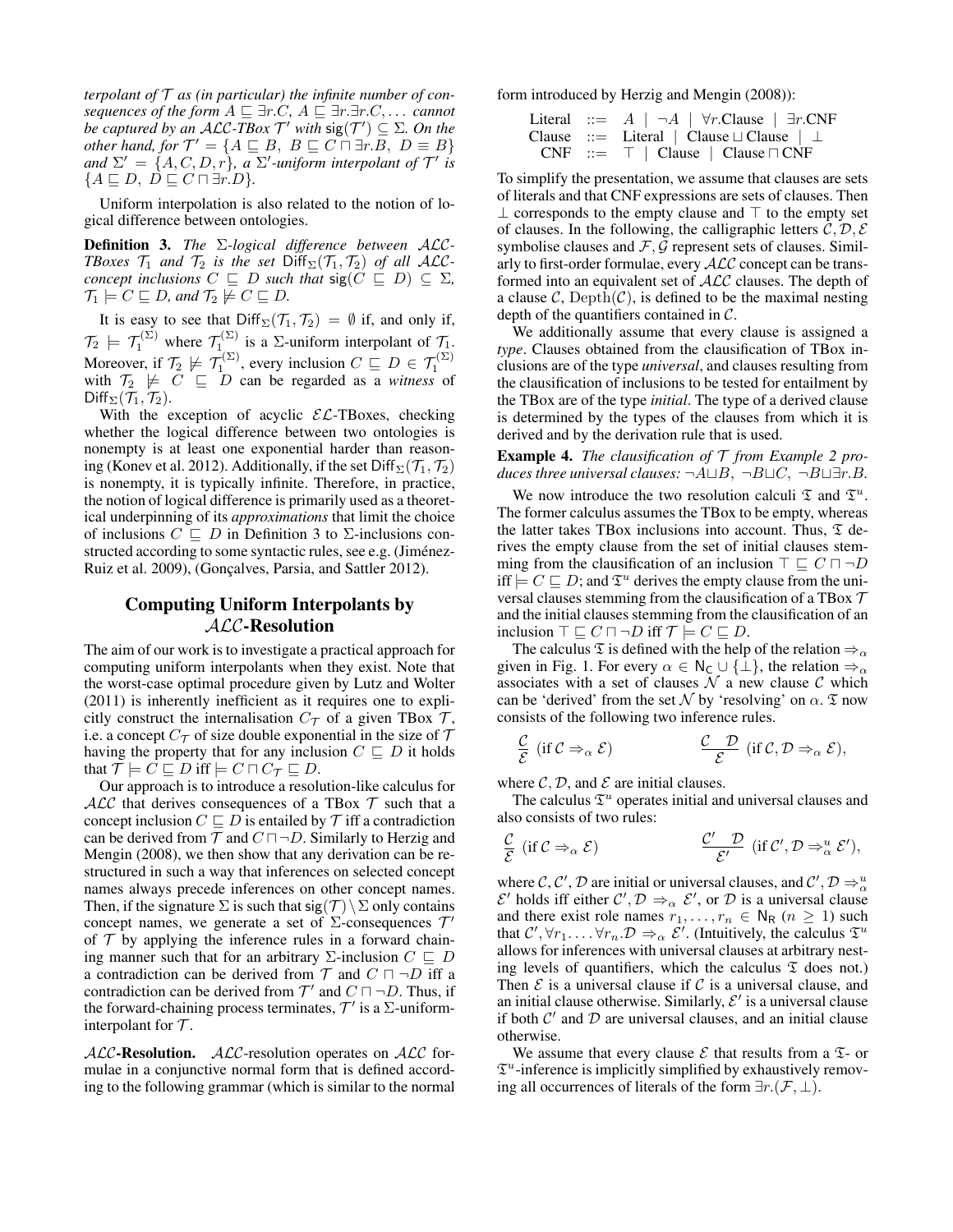$$
(rule A) C'1 ⊔V1 ⊔V1 ⊥V2, C'2 ⊔T1 ⊂C'2\n
$$
(rule A) C'1 ⊔A, C'2 ⊥⊤A ≈A C'1 ⊔C'2\n
$$
(rule \forall \exists) C'1 ⊔V1, C'2 ⊥T1, (C2, F) ⇒α C'1 ⊔C'2 ⊥T1, (C2, F, C3),
$$
 if C<sub>1</sub>, C<sub>2</sub> ⇒<sub>α</sub> C<sub>3</sub>  
\n
$$
(rule \forall \forall) C'1 ⊥V1, C'2 ⊥V1, C'2 ⊕α C'1 ⊥C'2 ⊥V1, C'2 ⊥V1, C'2 ⇒α C'1 ⊥C'2 ⊥V1, C3,
$$
 if C<sub>1</sub>, C<sub>2</sub> ⇒<sub>α</sub> C<sub>3</sub>  
\n
$$
(rule \exists_1) C'1 ⊃T1, (C1, F) ⇒α C'1 ⊥T1, (C1, F, C2),
$$
 if C<sub>1</sub> ⇒<sub>α</sub> C<sub>2</sub>  
\n
$$
(rule \forall) C'1 ⊃T1, (C1, C2, F) ⇒α C'1 ⊥T1, (C1, C2, F, C3),
$$
 if C<sub>1</sub>, C<sub>2</sub> ⇒<sub>α</sub> C<sub>3</sub>  
\n
$$
(rule \
$$
$$
$$

Figure 1: Rules of  $\Longrightarrow_{\alpha}$ .

Example 5. *For the universal clauses from Example 4, we have for instance,*

$$
\neg A \sqcup B, \neg B \sqcup \exists r.B \Rightarrow_B \neg A \sqcup \exists r.B \quad by \ (rule \ A).
$$

So, the universal clause  $\neg A \sqcup \exists r.B$  is derivable by  $\mathfrak{T}^u$  from  $\neg A \sqcup B$  and  $\neg B \sqcup \exists r.B.$  As  $\neg B \sqcup C$  *is a universal clause and*

 $\neg B \sqcup \exists r.B, \forall r.\neg B \sqcup C \Rightarrow_B \neg B \sqcup \exists r.(B, C)$  *by (rule* ∀∃*)*,

 $\mathit{the\ universal\ clause} \neg B \sqcup \exists r.(B,C) \textit{ is derivable by } \mathfrak{T}^u \textit{ from } \mathfrak{m}$  $\neg B \sqcup \exists r.B$  *and*  $\neg B \sqcup C$ *. By applying the inference rules to old and newly generated clauses, one can conclude that the universal clauses*  $\neg A \sqcup \exists r.(B, C)$  *and*  $\neg A \sqcup \exists r.(B, \exists r.B)$ *are also derivable by*  $\mathfrak{T}^u$  *from*  $\mathcal{N} = \{\neg A \sqcup B, \neg B \sqcup \emptyset\}$  $C, \neg B \sqcup \exists r.B$ }.

For  $x \in {\mathfrak{X}}, {\mathfrak{T}}^u$ , a x-derivation (tree)  $\Delta$  built from a set of clauses  $N$  is a finite binary tree in which each leaf is labelled with a clause from  $N$  and each non-leaf node n is labelled with a clause  $\mathcal C$  such that  $\mathcal C$  results from an  $x$ -inference on the parent(s) of n in  $\Delta$ . We say that  $\Delta$  is a derivation of a clause C if the root of  $\Delta$  is labelled with C. A derivation of the empty clause is called a *refutation*. Every path  $n_1, \ldots, n_m$  of nodes in  $\Delta$  where  $n_1$  is a leaf node and  $n_m$  is the root node induces an *inference path*  $\alpha_2, \dots, \alpha_m$ , where  $\alpha_i \in \mathsf{N}_{\mathsf{C}} \cup \{\perp\}$   $(2 \leq i \leq m)$  denotes the concept name, or ⊥, which has been resolved upon to obtain the clause that is the label of the node  $n_i$ . For a signature  $\Upsilon \subseteq \mathbb{N}_{\mathsf{C}}$  and a strict total order  $\succ \subseteq \Upsilon \times \Upsilon$ , a derivation  $\Delta$  is a  $(x, \Upsilon, \succ)$ derivation if for every inference path  $\alpha_1, \ldots, \alpha_n$  of  $\Delta$  (with  $\alpha_i \in \mathsf{N}_{\mathsf{C}} \cup \{\bot\}$  for every  $1 \leq i \leq n$ ) there exists  $0 \leq k \leq n$ such that  $\{\alpha_1, \ldots, \alpha_k\} \subseteq \Upsilon$ ,  $\alpha_j \succ \alpha_{j+1}$  or  $\alpha_j = \alpha_{j+1}$  for every  $1 \leq j < k$ , and  $\alpha_j \notin \Upsilon$  for every  $k < j \leq n$ .

We prove that for every unsatisfiable set of initial clauses there always exists a  $(\mathfrak{T}, \mathfrak{T}, \succ)$ -refutation by extending the results and proof methods of Herzig and Mengin (2008).

**Theorem 6** ( $\mathfrak{T}$ -Completeness). *Let*  $\Upsilon \subseteq \mathbb{N}_C$ , *let*  $\succ \subseteq \Upsilon \times \Upsilon$ *be a strict total order on* Υ *and let* C *and* D *be* ALC *concepts. Then it holds that*  $\vert\in C \subseteq D$  *iff there exists*  $a$  ( $\mathfrak{T}, \mathfrak{T}, \succ$ )-derivation of the empty clause from the initial *clauses*  $Cls(C \sqcap \neg D)$ .

A weaker version of this result, stating that any derivation in  $\mathfrak T$  can be reordered so that inferences on concept names from Υ always precede inferences on other concept names, or ⊥, has been previously announced by Herzig and Mengin (2008); however, as we show in the full version of the paper, the proof appears to have some gaps.

To prove completeness for  $\mathfrak{T}^u$ , we observe the following link between derivations in  $\mathfrak T$  and  $\mathfrak T^u$ . Let  $\mathcal N$  be a set of clauses and let

$$
\begin{array}{rcl}\n\text{Univ}_0(\mathcal{N}) & = & \mathcal{N}; \\
\text{Univ}_{i+1}(\mathcal{N}) & = & \text{Univ}_i(\mathcal{N}) \cup \\
& & \bigcup_{r \in \mathbb{N}_R \cap \text{sig}(\mathcal{N})} \{ \forall r \mathcal{C} \mid \mathcal{C} \in \text{Univ}_i(\mathcal{N}) \} \\
\text{and } \text{Univ}(\mathcal{N}) & = & \bigcup_{i \geq 0} \text{Univ}_i(\mathcal{N}).\n\end{array}
$$

Theorem 7. *Let* M *be a set of initial clauses and let* N *be a set of universal clauses. Additionally, let* ∆ *be a*  $(\mathfrak{T}, \Upsilon, \succ)$ -refutation from  $\mathcal{M} \cup \text{Univ}(\mathcal{N})$  such that there ex*ists*  $n \in \mathbb{N}$  *with* Depth $(C) \leq n$  *for every*  $C \in Clauses(\Delta)$ *. Then there exists a*  $(\mathfrak{T}^u, \Upsilon, \succ)$ -derivation  $\Delta^u$  of the empty *clause from*  $M \cup N$  *such that*  $Depth(\mathcal{C}) \leq n$  *for every*  $\mathcal{C} \in \mathit{Clauses}(\Delta^u)$ .

We then use Theorems 6 and 7 and the fact that every ALC-TBox can be internalised. Notice that the actual TBox internalisation  $C_{\mathcal{T}}$  does not have to be computed as it is only used for the proof of completeness.

Corollary 8 (T u -Completeness). *Let* T *be an* ALC*-TBox, let*  $\Upsilon \subseteq \mathbb{N}_C$ *, let*  $\succ \subseteq \Upsilon \times \Upsilon$  *be a strict total order on*  $\Upsilon$  *and let* C and D *be* ALC concepts. Then it holds that  $\mathcal{T} \models C \sqsubseteq$ D iff there exists a  $(\mathfrak{T}^u, \mathfrak{T}, \succ)$ -derivation of the empty clause *from the universal clauses*  $Cls(\mathcal{T})$  *and the initial clauses*  $Cls(C \sqcap \neg D)$ .

Computing Uniform Interpolants. The procedure UNI-FORMINTERPOLANT depicted in Algorithm 1 takes as input an ALC-TBox  $\mathcal{T}$ , a signature  $\Sigma \subseteq \text{sig}(\mathcal{T})$  such that  $\Sigma \cap N_R = sig(\mathcal{T}) \cap N_R$  and a strict total order  $\succ \subseteq \Upsilon \times \Upsilon$ over  $\Upsilon = \text{sig}(\mathcal{T}) \setminus \Sigma$ . Following the outline given by Herzig and Mengin (2008), after the clausification of  $\mathcal T$ , the procedure iterates over the concept names contained in  $\Upsilon$  in descending order according to the relation  $\succ$ . In each iteration the clause set  $N$  is expanded with all possible  $\mathfrak{T}^u$ -inferences on the current concept name  $A \in \Upsilon$ . Finally, after iterating over all the concept names from  $\Upsilon = \text{sig}(\mathcal{T}) \setminus \Sigma$ , the operator 'Supp' is applied on the resulting clauses, which replaces all occurrences of  $\Upsilon$  concept names in clauses with  $\top$  and then simplifies the resulting CNF.

Example 9. *For the clauses obtained in Example 5,*  $Supp({B}, \neg A \sqcup C) = \neg A \sqcup C$ ,  $Supp({B}, \neg A \sqcup \exists r.B) =$  $\neg A \sqcup \exists r.\dot{T}, \text{Supp}(\{B\}, \neg A \sqcup \exists r.(B, C)) = \neg A \sqcup \exists r.C.$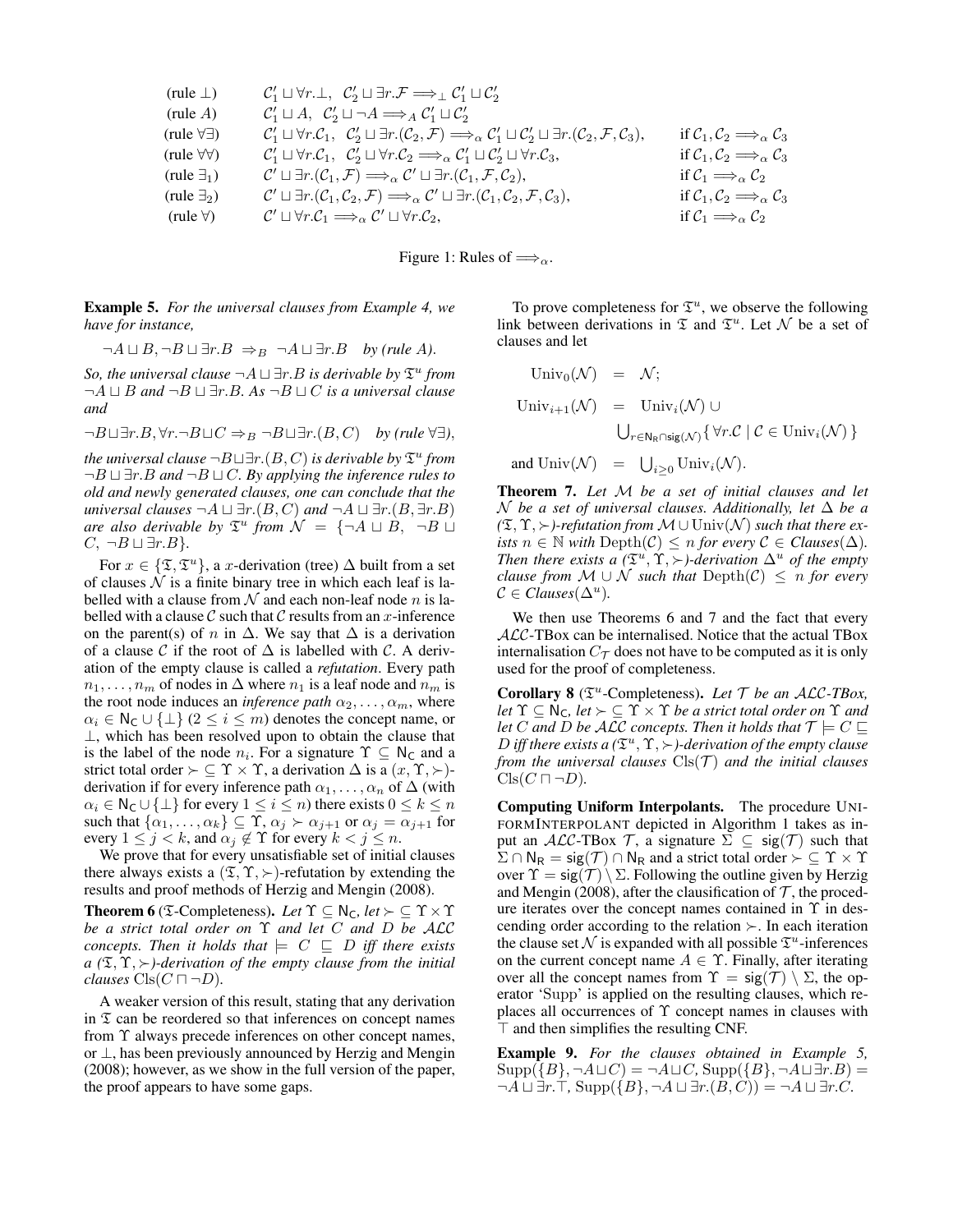### Algorithm 1

1: **procedure** UNIFORMINTERPOLANT $(T, \Sigma, \succ)$ 2:  $\Upsilon := \text{sig}(\mathcal{T}) \setminus \Sigma$ 3:  $\mathcal{N} := \text{Cls}(\mathcal{T})$ 4: while  $\Upsilon \neq \emptyset$  do 5:  $A := \max_{\succ}(\Upsilon)$ 6:  $\mathcal{N} := \text{Res}_{\mathfrak{T}^u, \{A\}}^{\infty}(\mathcal{N})$ 7:  $\Upsilon := \Upsilon \setminus \{A\}$ 8: end while 9: **return**  $\mathcal{F}_{\Sigma}(\mathcal{T}) = \text{Supp}(\text{sig}(\mathcal{T}) \setminus \Sigma, \mathcal{N})$ 10: end procedure

One can show that if Algorithm 1 terminates, then for all ALC  $\Sigma$ -concepts C, D such that there exists a  $(\mathfrak{T}^u, \Upsilon, \succ)$ refutation  $\Delta^u$  from the universal clauses  $\text{Cls}(\mathcal{T})$  and the initial clauses  $\text{Cls}(C \sqcap \neg D)$  it holds that  $\mathcal{F}_{\Sigma}(\mathcal{T}) \models C \sqsubseteq D$ . Thus, it follows from Corollary 8 that if Algorithm 1 terminates, it computes a  $\Sigma$ -uniform interpolant of  $\mathcal T$ . However, Algorithm 1 does not terminate if a uniform interpolant does not exist. For example, when applied to  $\mathcal T$ from Example 2, Algorithm 1 can generate, among others, the infinite sequence of universal clauses  $\neg A \sqcup \exists r.C$ ,  $\neg A \sqcup \exists r. (C, \exists r. C), \dots$  and so on. Moreover, as the TBox  $\mathcal T$ from Example 2 is a subset of  $\mathcal{T}'$ , and so  $\text{Cls}(\mathcal{T}) \subseteq \text{Cls}(\mathcal{T}')$ , Algorithm 1 will derive, among others, the same clauses when it is applied on  $\mathcal{T}'$ . Thus, in some cases Algorithm 1 does not terminate even though a uniform interpolant exists.

To guarantee termination on all inputs, we focus on the notion of depth-bounded uniform interpolation (related to the notion of 'bounded forgetting' (Zhou and Zhang 2011)). Let T be an ALC-TBox and let  $\Sigma \subseteq \text{sig}(\mathcal{T})$  be a signature. We say that an  $ALC$ -TBox  $\mathcal{T}_{\Sigma}$  is a *depth n-bounded uniform interpolant* of the TBox  $\mathcal T$  w.r.t.  $\Sigma$  iff  $\mathsf{sig}(\mathcal T_\Sigma) \subseteq \Sigma$ ,  $\mathcal T \models$  $\mathcal{T}_{\Sigma}$ , and for every  $\mathcal{ALC}$  Σ-concept inclusion  $C \subseteq D$  with  $\mathcal{T} \models C \subseteq D$  and max $\{\text{Depth}(C), \text{Depth}(D)\} \leq n$  it holds that  $\overline{\mathcal{T}_{\Sigma}}$   $\models$   $C \sqsubseteq D$ . Let  $\mathcal{F}_{\Sigma,m}(\mathcal{T})$  be the outcome of Algorithm 1 where in Step 6 only clauses up to depth  $m$ are generated. The following example shows that it might be necessary to consider intermediate clauses of a depth  $m >$ n in order to preserve all the  $\Sigma$ -consequences of depth n entailed by  $\mathcal{T}$ .

**Example 10.** *Let*  $\mathcal{T} = \{A \sqsubseteq \exists r.C, C \sqsubseteq \exists s.\top, \neg B \sqsubseteq \exists t$  $\forall s.\bot$ *},*  $\Sigma = \{A, B, r, s\}$ ,  $\Upsilon = \{C\}$  and  $\succ = \emptyset$ . Then every  $(\mathfrak{T}^u, \Upsilon, \rangle)$ -refutation from the universal clauses  $\text{Cls}(\mathcal{T})$ *and the initial clauses*  $\{A, \forall r.\neg B\}$  *derives the clause*  $\neg A \sqcup$  $\exists r. (C, \exists s. \top)$ .

We establish, however, that by choosing the maximal depth of derived clauses appropriately, the procedure depicted in Algorithm 1 computes uniform interpolants that preserve consequences up to a specified depth  $n$ .

**Theorem 11.** Let  $T$  be an ALC-TBox,  $\Sigma \subseteq \text{sig}(\mathcal{T})$  a sig*nature such that*  $\Sigma \cap \mathsf{N}_\mathsf{R} = \mathsf{sig}(\mathcal{T}) \cap \mathsf{N}_\mathsf{R}$ *, and let*  $n \geq 0$ *. Set*  $m = n + 2^{|\text{sub}(C\text{ls}(\mathcal{T}))|+1} + \max\{ \text{Depth}(\mathcal{C}) \mid \mathcal{C} \in \text{Cls}(\mathcal{T}) \},$ *where*  $\text{sub}(Cls(\mathcal{T}))$  *is the set of subconcepts of*  $Cls(\mathcal{T})$ *. Then it holds that*  $\mathcal{F}_{\Sigma,m}(\mathcal{T})$  *is a depth n-bounded uniform interpolant of the TBox*  $T$  *w.r.t.*  $\Sigma$ *.* 

We can combine this result with the results of (Lutz and Wolter 2011): for any  $ALC$ -TBox  $T$  and signature  $\Sigma$ , if a Σ-uniform interpolant of  $T$  exists, then there exists a uniform interpolant of depth bounded by  $2^{2^{|\mathcal{T}|+1}} + 1$ . Thus, if  $\Sigma \cap N_R = \text{sig}(\mathcal{T}) \cap N_R$ , there exists m, which can be computed based on the bound in Theorem 11 and the results of (Lutz and Wolter 2011), such that  $\mathcal{F}_{\Sigma,m}(\mathcal{T})$  is a  $\Sigma$ uniform interpolant of  $\mathcal T$ .

The bound in Theorem 11 can be significantly improved if the TBox is acyclic. For an acyclic  $ALC$ -TBox  $T$  we define ExpansionDepth $(\mathcal{T}) = \max\{ \text{Depth}(A|\mathcal{T}) \mid A \in$  $sig(\mathcal{T})$ , where  $A[\mathcal{T}]$  denotes the concept obtained by exhaustively replacing every concept B with  $C_B$  if  $B \sqsubseteq C_B \in$  $\mathcal{T}$  or  $B \equiv C_B \in \mathcal{T}$ .

**Theorem 12.** Let  $\mathcal T$  be an acyclic ALC TBox,  $\Sigma \subseteq \text{sig}(\mathcal T)$  a *signature such that*  $\Sigma \cap \mathsf{N}_{\mathsf{R}} = \mathsf{sig}(\mathcal{T}) \cap \mathsf{N}_{\mathsf{R}}$ *, and let*  $n \geq 0$ *. Set*  $m = \text{ExpansionDepth}(\mathcal{T})+n$ . Then it holds that  $\mathcal{F}_{\Sigma,m}(\mathcal{T})$ *is a uniform interpolant limited to consequence depth* n *of the TBox*  $\mathcal T$  *w.r.t.*  $\Sigma$ *.* 

Note that in the description logic  $\mathcal{EL}$  (i.e. the fragment of  $\mathcal{ALC}$  that does not allow  $\perp$ , negation, disjunction, or universal quantification) the acyclicity of a TBox guarantees the existence of uniform interpolants (Konev, Walther, and Wolter 2009) for any signature  $\Sigma$ . Interestingly, this is not true in the case of  $ALC$ . Moreover, as the following example shows, there exists an acyclic  $\mathcal{EL}\text{-}\text{TBox }\mathcal{T}$  and a signature  $\Sigma$ for which no  $\mathcal{ALC}$   $\Sigma$ -uniform interpolant exists.

**Example 13.** *Consider*  $\Sigma = \{A, A_0, A_1, A_2, E, r\}$  *and*  $\mathcal{T} = \{A \sqsubseteq \exists r.B, A_0 \sqsubseteq \exists r.(A_1 \sqcap B), E \equiv A_1 \sqcap B \sqcap$  $\exists r. (A_2 \sqcap B)$ *. Then for every*  $n \geq 0$ ,  $\mathcal T$  *entails the inclusion* 

$$
A_0 \sqcap \prod_{i=1}^n \underbrace{\forall r \ldots \forall r}_{i} (A \sqcap \neg E \sqcap (A_1 \sqcup A_2)) \sqsubseteq \underbrace{\exists r \ldots \exists r}_{n} A_1.
$$

*This infinite sequence of* ALC *consequences of* T *cannot be captured by any* ALC Σ*-TBox* T 0 *, which can be proved formally using Theorem 9 of Lutz and Wolter (2011).*

### Case Study

We have implemented a prototype of an inference computation architecture using the calculus  $\mathfrak{T}^u$  and the inference relation  $\Rightarrow$ <sub>α</sub> in Java. However, it turned out that our initial implementation of Algorithm 1 did not perform well in practice. This was in particular due to the fact that clauses can contain sets F of other clauses in existential literals  $\exists r.\mathcal{F}$ , which renders all the possible inferences on clauses from  $\mathcal F$ 'explicit'. For example, if we resolve the universal clause which just consists of the existential literal  $\exists r.(A)$  with the universal clauses  $\neg A \sqcup B_1, \ldots, \neg A \sqcup B_n$  on the concept name A, then not only the clauses  $\exists r.(A, B_1), \exists r.(A, B_2),$  $\exists r. (A, B_3), \dots$  could be derived but all clauses of the form  $\exists r.(A, \mathcal{G})$ , where  $\mathcal{G}$  is a subset of  $\{B_1, \ldots, B_n\}.$ 

A common technique to reduce the number of inferences that have to be made is to use forward- and backward deletion of subsumed clauses (Bachmair and Ganzinger 2001). However, it is known (Auffray, Enjalbert, and Hébrard 1990) that the subsumption lemma (stating that if a clause  $\mathcal E$  results from an inference involving two clauses  $\mathcal C$  and  $\mathcal D$ , and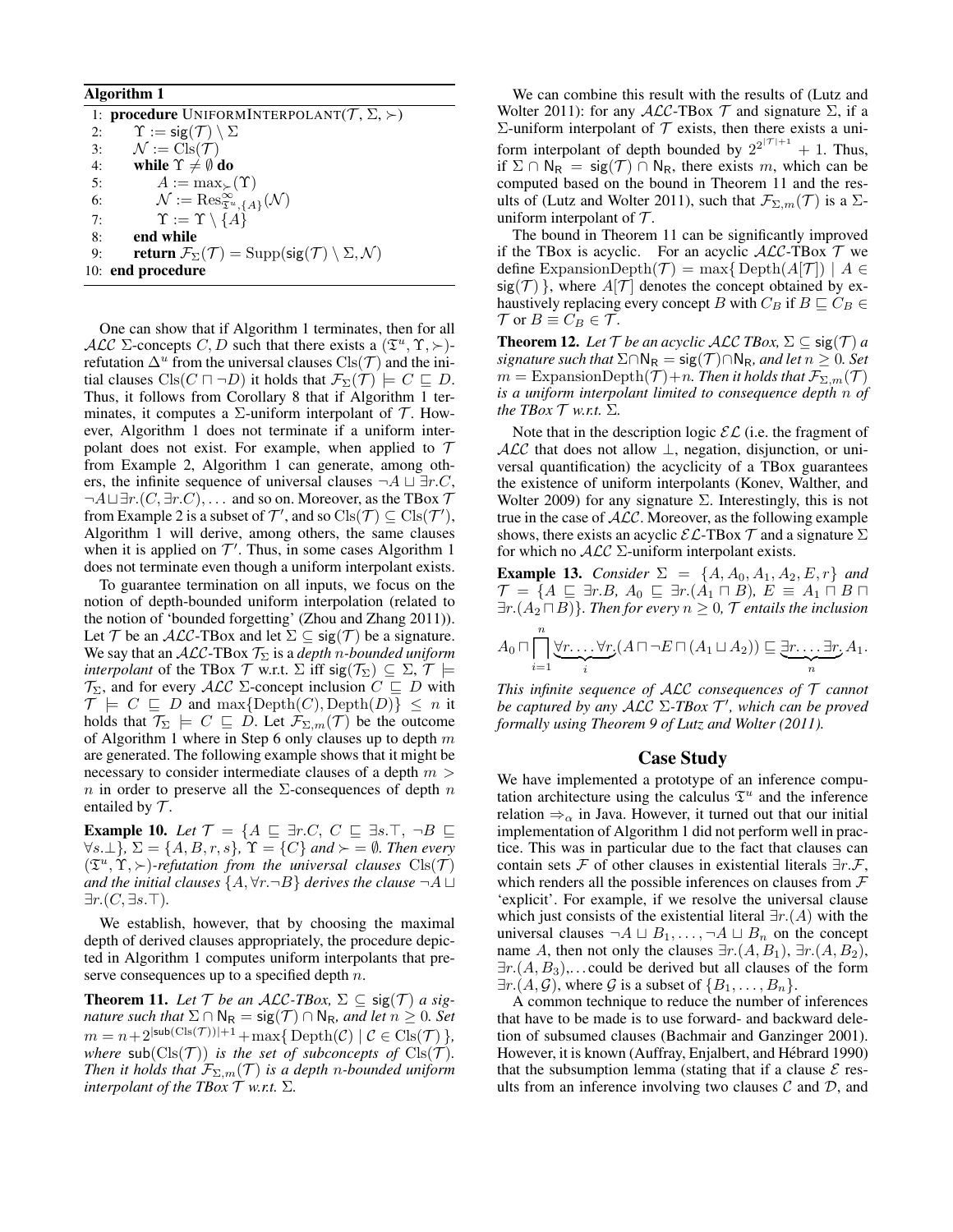|                    | Uniform Interpolation |                               |                  |                                |                | Forgetting        |                |                     |              |           |
|--------------------|-----------------------|-------------------------------|------------------|--------------------------------|----------------|-------------------|----------------|---------------------|--------------|-----------|
|                    |                       | $ \Sigma \cap N_{\rm C}  = 5$ |                  | $ \Sigma \cap N_{\rm C}  = 10$ |                | $ \Upsilon  = 10$ |                | $\Upsilon$<br>$=15$ | $ \Upsilon $ | $=25$     |
|                    | <b>Success</b>        | Avrg $#$                      | <b>Success</b>   | Avrg #                         | <b>Success</b> | Avrg $#$          | <b>Success</b> | Avrg $#$            | Success      | Avrg#     |
|                    | Rate $(\%)$           | Axioms                        | Rate $(\% )$     | Axioms                         | Rate $(\% )$   | Axioms            | Rate $(\% )$   | Axioms              | Rate $(\% )$ | Axioms    |
| AMINO-             |                       |                               |                  |                                |                |                   |                |                     |              |           |
| ACID v1.2          | 100                   | 61.40                         | 92               | 143.35                         | 100            | 645.67            | 87             | 665.24              | 64           | 396.98    |
| BHO v0.4           | 71                    | 30.01                         | 16               | 52.43                          | 99             | 2374.73           | 99             | 2363.42             | 91           | 2383.96   |
| CAO v1.4           | 100                   | 279.02                        | 100              | 283.33                         | 100            | 369.54            | 100            | 369.22              | 10           | 366.07    |
| <b>CDAO</b>        | 100                   | 288.21                        | 100              | 288.42                         | 100            | 293.48            | 100            | 293.41              | 10           | 293.02    |
| CHEMBIO v1.1       | 92                    | 71.89                         | 60               | 94.40                          | 100            | 295.85            | 100            | 293.09              | 10           | 293.64    |
| CPROV0.85          | 100                   | 585.08                        | 100              | 533.82                         | 100            | 307.76            | 100            | 309.46              | 10           | 316.31    |
| $DDI$ v $0.9$      | 100                   | 249.80                        | 100              | 259.41                         | 100            | 276.27            | 100            | 278.55              | 10           | 276.61    |
| DIKB v1.4          | 2                     | 1591.50                       | $\mathbf{0}$     |                                | 97             | 622.67            | 83             | 689.44              | 56           | 816.39    |
| $GRO$ v $0.5$      | $\boldsymbol{0}$      | ä,                            | $\boldsymbol{0}$ |                                | 94             | 959.85            | 91             | 940.03              | 79           | 997.59    |
| <b>IDO</b>         | $\boldsymbol{0}$      | $\sim$                        | $\boldsymbol{0}$ |                                | 94             | 1202.71           | 90             | 1203.78             | 80           | 1215.36   |
| $LIPRO$ v1.1       | 73                    | 7.93                          | 58               | 13.22                          | 91             | 2287.24           | 58             | 2381.43             | 45           | 2297.37   |
| <b>NCI</b> v08.10e | 23                    | 887.34                        | 1                | 1397.00                        | 97             | 100693.26         | 98             | 100611.60           | 99           | 100889.50 |
| NEOMARK v4.1       | 31                    | 19.45                         | 14               | 27.28                          | 100            | 338.52            | 100            | 333.26              | 10           | 324.86    |
| <b>OMRSE</b>       | 100                   | 485.00                        | 100              | 485.00                         | 100            | 485.00            | 100            | 485.00              | 10           | 485.00    |
| OBIWS v1.1         | 100                   | 112.56                        | 100              | 118.70                         | 100            | 189.66            | 100            | 187.71              | 10           | 184.13    |
| ONTODM v1.1.1      | $\mathbf{0}$          |                               | $\mathbf{0}$     | Ĭ.                             | 98             | 1711.40           | 98             | 1704.67             | 93           | 1693.61   |
| OPL                | 100                   | 829.41                        | 100              | 832.93                         | 100            | 848.60            | 100            | 848.99              | 10           | 848.73    |
| PROPREO v1.1       | 41                    | 2.07                          | 19               | 31.84                          | 100            | 561.43            | 100            | 560.85              | 99           | 578.08    |
| RNAO r113          | 100                   | 355.86                        | 100              | 362.83                         | 100            | 439.64            | 100            | 439.10              | 10           | 439.71    |
| SAO v1.2.4         | $\boldsymbol{0}$      | $\overline{\phantom{a}}$      | $\boldsymbol{0}$ | $\overline{a}$                 | 99             | 2702.23           | 100            | 2700.85             | 98           | 2715.30   |
| SITBAC v1.3        | $\boldsymbol{0}$      | $\sim$                        | $\boldsymbol{0}$ | $\overline{\phantom{a}}$       | 93             | 508.40            | 93             | 537.48              | 79           | 595.51    |
| <b>TOK v0.2.1</b>  | $\boldsymbol{0}$      | ÷.                            | $\boldsymbol{0}$ |                                | 97             | 496.12            | 93             | 529.06              | 72           | 567.11    |
| <b>VSO</b>         | $\overline{0}$        | ÷,                            | $\boldsymbol{0}$ |                                | 83             | 348.87            | 79             | 397.65              | 50           | 371.38    |

Table 1: Uniform Interpolation and Forgetting for BioPortal Ontologies on Small Signatures.

if there exist clauses  $C'$ ,  $D'$  such that  $C'$  subsumes C and  $D'$ subsumes D, then either  $\mathcal E$  is subsumed by one of  $\mathcal C', \mathcal D',$ or a clause  $\mathcal{E}'$  can be derived from  $\mathcal{C}'$  and  $\mathcal{D}'$  such that  $\mathcal{E}'$ subsumes  $\mathcal{E}$ ) does not hold even in the modal logic K for the standard *minimal subsumption relation*  $\leq_s$  (Auffray, Enjalbert, and Hébrard 1990) and  $\Rightarrow$ <sub>α</sub>. To be able to prove that one can safely discard subsumed clauses, we have modified the inference relation  $\Rightarrow$ <sub> $\alpha$ </sub> by introducing the following additional rule (rule  $\exists_f$ )

$$
\mathcal{C}_1 \sqcup \forall r.\mathcal{D}, \ \ \mathcal{C}_2 \sqcup \exists r.\mathcal{F} \Longrightarrow_{\exists_f} \mathcal{C}_1 \sqcup \mathcal{C}_2 \sqcup \exists r.(\mathcal{F}, \mathcal{D}).
$$

We will denote the resulting inference relation by  $\Rightarrow_{\alpha}^{f}$  with  $\alpha \in N_{\mathsf{C}} \cup \{\perp,\exists_f\}.$  One can then prove that a variant of the subsumption lemma holds for the relations  $\leq_s$  and  $\Rightarrow_{\alpha}^f$ , which allows us to employ forward- and backward deletion of subsumed clauses in our implementation.

In order to further speed up computations, we first extract the locality-based  $\top \bot^*$  Σ-module (Cuenca Grau et al. 2008; Sattler, Schneider, and Zakharyaschev 2009) for a given TBox  $\mathcal T$ . The locality-based module entails the same  $\Sigma$ inclusions as the TBox  $T$  but it is often considerably smaller in size. We also rely on ontologies to have structure: if a concept name occurs in several inclusions, it is likely that it occurs in the same syntactic pattern. We therefore transform clause sets as follows.

- 1. If the clause set contains some clauses  $C_1 \sqcup D_\Upsilon, \ldots, C_m \sqcup$  $\mathcal{D}_{\Upsilon}$  such that for every  $1 \leq i \leq m$  we have  $sig(\mathcal{C}_i) \cap \Upsilon =$  $\emptyset$ , we rewrite them into  $X \sqcup \mathcal{D}_\Upsilon$ , where  $X \equiv \mathcal{C}_1 \sqcap \ldots \sqcap \mathcal{C}_m$ , perform forgetting on  $\Upsilon$  symbols and then replace X with its definition.
- 2. If the clause set contains a clause  $\mathcal{C} \sqcup \exists r.(\mathcal{F}_{\Upsilon}, \mathcal{G}_1) \sqcup \ldots \sqcup$  $\exists r.(\mathcal{F}_{\Upsilon}, \mathcal{G}_m)$  where  $sig(\mathcal{G}_i) \cap \Upsilon = \emptyset$  for every  $1 \leq i \leq m$ , we rewrite it into  $C \sqcup \exists r \cdot (\mathcal{F}_{\Upsilon}, Y)$ , where  $Y \equiv \mathcal{G}_1 \sqcup \ldots \sqcup$  $\mathcal{G}_m$ , perform forgetting on  $\Upsilon$  and then replace Y with its definition.

Experimental setting. All experiments were conducted on PCs equipped with an Intel Core i5-2500K CPU running at 3.30GHz. 15 GiB of RAM were allocated to the Java VM and an execution timeout of 60 CPU minutes was imposed on each problem. Whenever necessary we pre-processed the ontologies we used for our experiments as follows. For a given ontology  $T$ , we first rewrote concept disjointness statements and role domain/range restrictions into ALC inclusions and then removed any remaining axiom which contained non-ALC concept (or role) constructors to obtain the  $ALC$ -fragment of  $T$ . We used Algorithm 1 to forget concept names one by one i.e. for  $\Upsilon = \{A_1, \ldots, A_n\}$ , Algorithm 1 was applied iteratively on  $A_1, \ldots, A_n$ , and we did *not* impose a bound on the depth of clauses; so the computed clause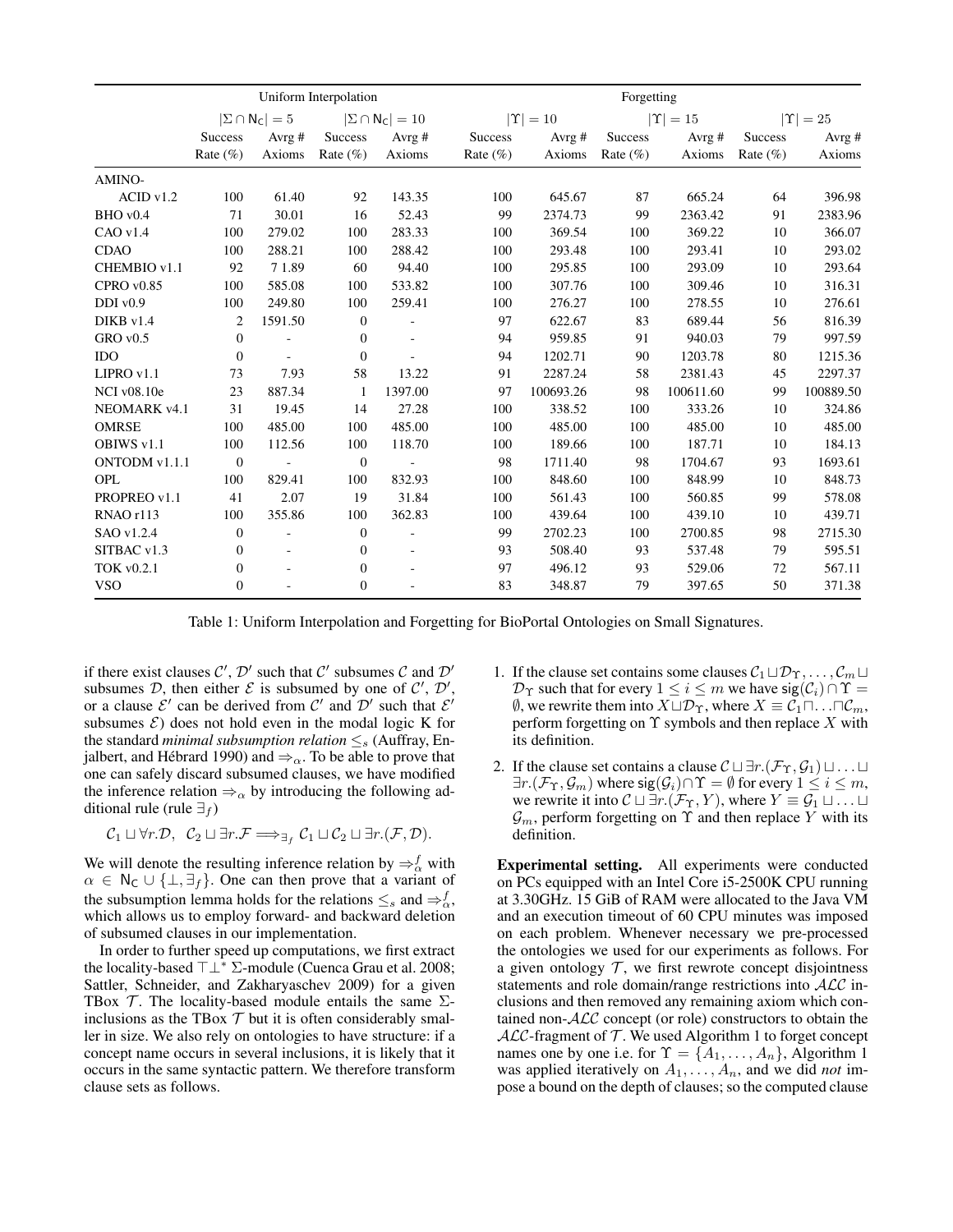|                |                   | Computing Diff <sub><math>\Sigma</math></sub> $(\mathcal{T}_{i+1}, \mathcal{T}_i)$ |              |                   | Computing Diff <sub><math>\Sigma</math></sub> $(\mathcal{T}_i, \mathcal{T}_{i+1})$ |              |
|----------------|-------------------|------------------------------------------------------------------------------------|--------------|-------------------|------------------------------------------------------------------------------------|--------------|
|                | Successful/       | <b>Success</b>                                                                     | Average #    | Successful/       | <b>Success</b>                                                                     | Average #    |
|                | <b>Total Runs</b> | Rate $(\%)$                                                                        | of Witnesses | <b>Total Runs</b> | Rate $(\%)$                                                                        | of Witnesses |
| <b>BDO</b>     | 3/5               | 60                                                                                 | 12.33        | 5/5               | 100                                                                                | 211.40       |
| <b>CHEMINF</b> | 25/26             | 96                                                                                 | 7.00         | 26/26             | 100                                                                                | 2.26         |
| <b>COGAT</b>   | 4/4               | 100                                                                                | 272.00       | 3/4               | 75                                                                                 | 4.00         |
| <b>JERM</b>    | 8/13              | 61                                                                                 | 7.00         | 9/13              | 69                                                                                 | 9.33         |
| <b>NCI</b>     | 101/108           | 93                                                                                 | 787.10       | 105/108           | 97                                                                                 | 906.20       |
| <b>NEMO</b>    | 14/15             | 93                                                                                 | 13.35        | 15/15             | 100                                                                                | 33.46        |
| <b>NPO</b>     | 12/18             | 66                                                                                 | 27.08        | 12/18             | 66                                                                                 | 5.58         |
| <b>OMRSE</b>   | 11/11             | 100                                                                                | 0.54         | 11/11             | 100                                                                                | 0.00         |
| <b>OPL</b>     | 4/4               | 100                                                                                | 18.75        | 4/4               | 100                                                                                | 2.25         |
| <b>SIO</b>     | 18/35             | 51                                                                                 | 0.00         | 19/35             | 54                                                                                 | 0.00         |

Table 3: Computing the Logical Difference between Ontology Versions on their Common Signature.

|             | $ \Sigma \cap N_{\mathsf{C}} $ | <b>Success</b><br>Rate $(\%)$ | Avrg#<br>Axioms |
|-------------|--------------------------------|-------------------------------|-----------------|
|             | 5                              | 85                            | 7.482           |
| <b>DIKB</b> | 10                             | 60                            | 14.033          |
|             | 15                             | 44                            | 25.114          |
|             | 5                              | 82                            | 1.62            |
|             | 10                             | 64                            | 2.65            |
| <b>NCI</b>  | 50                             | 65                            | 21.369          |
|             | 100                            | 56                            | 41.089          |
|             | 150                            | 41                            | 63.146          |

Table 2: Computing Uniform Interpolants of DIKB v1.4 and of NCI v08.10e Limited to Expansion Depth 3.

sets contain depth n-bounded uniform interpolants for every  $n > 0$ . Thus, in all the experiments reported on we computed *true* Σ*-uniform interpolants* (i.e. not a depth-bounded variant). The correctness of our extensions to Algorithm 1 can be shown by model-theoretic arguments.

*Experiments with small signatures.* We applied our uniform interpolation tool to compute uniform interpolants w.r.t. small concept signatures  $\Sigma \subseteq \text{sig}(\mathcal{T})$  with  $\text{sig}(\mathcal{T}) \cap N_R =$  $\Sigma \cap N_R$  for 21 small to medium size ontologies taken from the BioPortal repository<sup>2</sup>. The number of axioms in the selected ontologies ranges from 192 (for the *Ontology of Medically Related Social Entries*) to 2702 (for the *Subcellular Anatomy Ontology*). To make the experiments more interesting, we also included version 08.10e of the *National Cancer Institute Thesaurus* (NCI). For each considered sample size x and terminology  $\mathcal T$  we generated 100 signatures  $\Sigma$ by randomly choosing x concept names from  $sig(\mathcal{T})$  and by adding all the role names from  $sig(\mathcal{T})$  to  $\Sigma$ . The results that we obtained are shown in Table 1.

In the left half of Table 1 one can see that the number of

successful computations decreased while the size of  $\Sigma \cap N_C$ was increasing, which seems to be due to the fact that the  $T\perp^*$  ∑-modules then contain more symbols that lead to a large number of inferences. Most uniform interpolants that we obtained are relatively small and contain a lot of expressions of the form  $\exists r_1 \dots \exists r_n$ . T. In some cases the process of forgetting certain intermediate concept names generated a few hundred clauses that were simplified or deleted in the remaining computation steps. The success rate, however, varied significantly from one ontology to another. To further investigate this phenomenon, we computed uniform interpolants for a *fragment* of version 08.10e of NCI and for a fragment of version 1.4 of the *Drug Interaction Knowledge Base* (DIKB) that are of expansion depth 3 (that is, we removed all the axioms from both ontologies that led to an expansion depth greater than 3). The resulting DIKB fragment is a small acyclic terminology that contains 120 concept names, 27 roles names, and 127 axioms. The NCI fragment is also an acyclic terminology with 53571 concept names, 78 role names and 62494 axioms (of which 2362 are of the form  $A \equiv C$ ). The results obtained are shown in Table 2. Limiting the expansion depth drastically improved the performance of our prototype implementation with the success rate for signatures containing 5 randomly selected concept names rising from 2% to 85% in the case of DIKB and from 23% to 82% in the case of NCI. For NCI our tool was capable of handling signatures containing up to 150 randomly selected concept names.

As proof of concept for ontology obfuscation, we applied our uniform interpolation tool on (a fragment of) the *Lipid Ontology* (LIPRO) to forget 45 concept names which are intermediate concept names in the ontology's induced concept hierarchy, i.e. those concept names group certain subconcepts together to give structure to the ontology. LIPRO is an acyclic terminology with 593 axioms, 574 concept names and one role name. The maximal size of an axiom is 50. It then took 192 CPU seconds to compute the uniform interpolant, which contains 3415 axioms that have a maximal size of 283. The uniform interpolant that we computed thus approximately contains 6 times more axioms than the ori-

 $^{2}$ All ontologies used for the experiments reported on in this section can be accessed from the BioPortal repository:

http://bioportal.bioontology.org/ontologies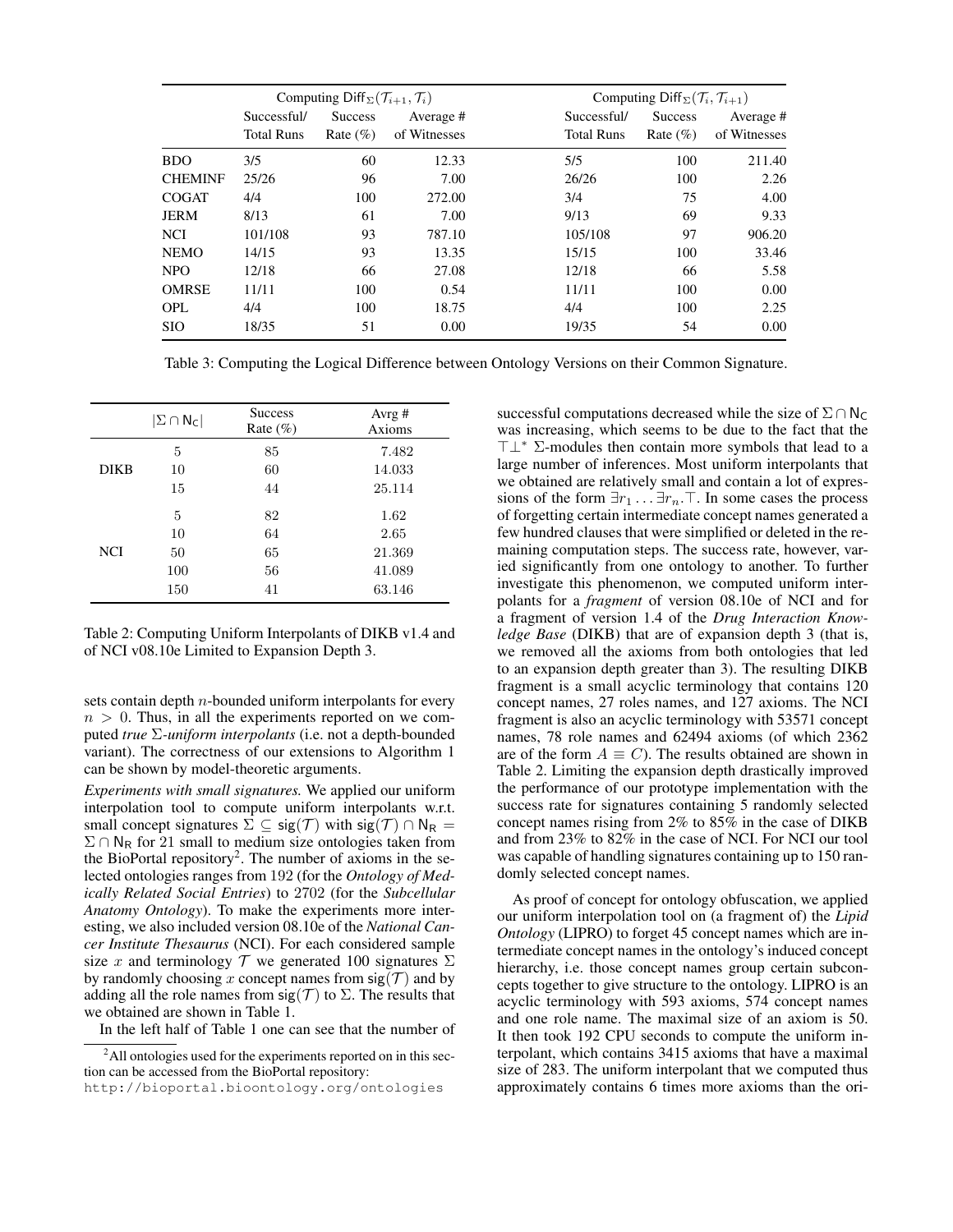

Figure 2: Logical Difference between NCI Versions i and  $i + 1$  (Top) and Versions  $i + 1$  and i (Bottom).

ginal ontology and the maximal axiom size has increased by a factor of 6 as well. Notice that most of the original structure of the ontology has been destroyed while preserving all the consequences entailed by the retained concept names.

Finally, in the right half of Table 1 we report on our success rate for forgetting a small number of concept names. Notice that our prototype implementation performs significantly better in this scenario. This observation suggests that our tool is suitable for checking whether a change made to an ontology interferes with the meaning of the terms outside the (typically small) fragment under consideration in the context of computing the logical difference between two versions of an ontology.

Computing the Logical Difference. We selected 10 ontologies that have at least 5 submissions and whose expressivity is at least  $ALC$ , including 109 versions of the NCI Thesaurus, from the BioPortal repository.

For every pair of consecutive versions  $\mathcal{T}_i$  and  $\mathcal{T}_{i+1}$ , where version  $i + 1$  represents the more recent version, and every considered signature  $\Sigma$ , we computed both  $Diff_{\Sigma}(\mathcal{T}_i, \mathcal{T}_{i+1})$  and  $Diff_{\Sigma}(\mathcal{T}_{i+1}, \mathcal{T}_i)$ . We used the reasoner FaCT++ v1.6.2 (Tsarkov and Horrocks 2006) to determine whether any axiom  $C \subseteq D \in \mathcal{T}_i^{(\Sigma)}$  is a witness of  $Diff_{\Sigma}(\mathcal{T}_i, \mathcal{T}_{i+1}),$  where  $\mathcal{T}_i^{(\Sigma)}$  is the  $\Sigma$ -uniform interpolant of  $\mathcal{T}_i$  computed with our tool (similarly for Diff<sub> $\Sigma(\mathcal{T}_{i+1}, \mathcal{T}_i)$ ).</sub> Note that the signatures  $\Sigma$  we used for the experiments contained (at least) all the roles present in  $\mathcal{T}_i$  due to the limitations of our uniform interpolation procedure. However, such a restriction does not limit the applicability of logical difference in the sense that differences involving role names can still be detected. Note further that the results we obtained here are not directly comparable with the logical difference computed for description logics of the  $\mathcal{EL}$  family (Konev, Walther, and Wolter 2008; Konev et al. 2012) as illustrated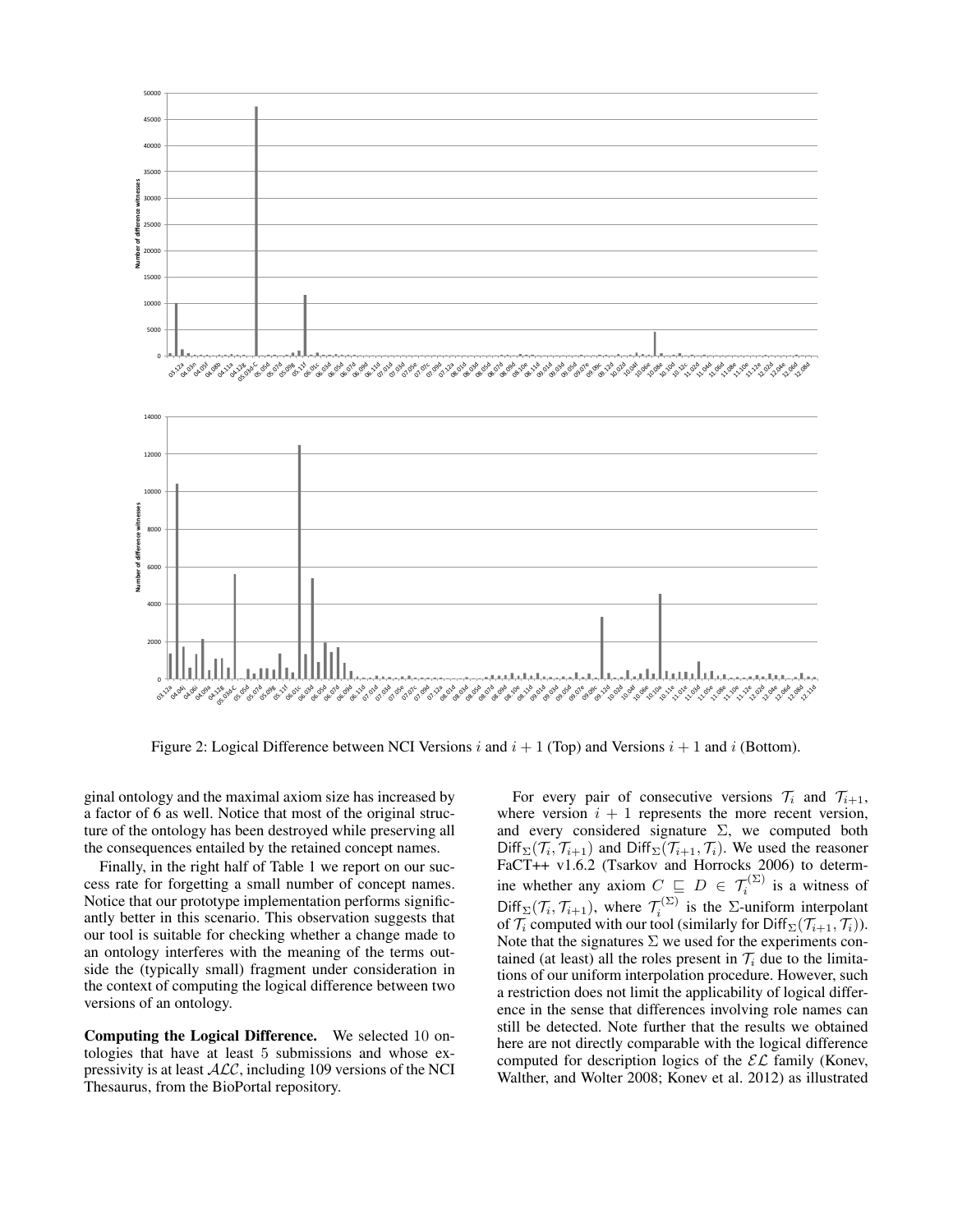| $ (sig(\mathcal{T}) \setminus \Sigma) $<br>$\cap N_{C}$ | <b>Success</b><br>Rate $(\%)$ | $Diff_{\Sigma}(NCI_{v08.09d},NCI_{v08.10e})$<br>Avrg $#$<br>Witnesses | <b>Success</b><br>Rate $(\%)$ | $Diff_{\Sigma}(NCI_{v05.03d},NCI_{v05.05d})$<br>Avrg $#$<br>Witnesses | <b>Success</b><br>Rate $(\%)$ | $Diff_{\Sigma}(NCI_{v05.12f},NCI_{v06.01c})$<br>Avrg $#$<br>Witnesses |
|---------------------------------------------------------|-------------------------------|-----------------------------------------------------------------------|-------------------------------|-----------------------------------------------------------------------|-------------------------------|-----------------------------------------------------------------------|
| 5                                                       | 100                           | 446.01                                                                | 100                           | 47458.14                                                              | 100                           | 11 564.71                                                             |
| 10                                                      | 99                            | 446.05                                                                | 100                           | 47456.66                                                              | 97                            | 11595.85                                                              |
| 20                                                      | 100                           | 445.95                                                                | 100                           | 47453.26                                                              | 94                            | 11671.79                                                              |
| 50                                                      | 88                            | 445.73                                                                | 100                           | 47436.72                                                              | 84                            | 11849.16                                                              |
| 100                                                     | 88                            | 445.67                                                                | 100                           | 47403.76                                                              | 70                            | 12468.64                                                              |
|                                                         |                               |                                                                       |                               |                                                                       |                               |                                                                       |
| $ (sig(\mathcal{T}) \setminus \Sigma) $<br>$\cap N_C$   | <b>Success</b><br>Rate $(\%)$ | $Diff_{\Sigma}(NCI_{v08.10e},NCI_{v08.09d})$<br>Avrg $#$<br>Witnesses | <b>Success</b><br>Rate $(\%)$ | $Diff_{\Sigma}(NCI_{v05.05d},NCI_{v05.03d})$<br>Avrg $#$<br>Witnesses | <b>Success</b><br>Rate $(\%)$ | $Diff_{\Sigma}(NCI_{v06.01c},NCI_{v05.12f})$<br>Avrg $#$<br>Witnesses |
| 5                                                       | 98                            | 2338.89                                                               | 96                            | 1347.92                                                               | 99                            | 13704.29                                                              |
| 10                                                      | 98                            | 2338.45                                                               | 98                            | 1348.47                                                               | 100                           | 13788.15                                                              |
| 20                                                      | 97                            | 2347.08                                                               | 95                            | 1348.66                                                               | 95                            | 13841.52                                                              |
| 50                                                      | 92                            | 2340.72                                                               | 86                            | 1351.56                                                               | 87                            | 14062.52                                                              |

Table 4: Computing the Logical Difference between Versions of NCI.

by Example 13.

In our first experiment we used  $\Sigma = (\text{sig}(\mathcal{T}_i) \cap$  $sig(\mathcal{T}_{i+1})$  ∪ N<sub>R</sub>. This test captures any change to the meaning of the terms common to both versions. The results of computing the logical difference are given in Table 3. Notice that the success rate of computing  $Diff_{\Sigma}(\mathcal{T}_i, \mathcal{T}_{i+1})$  was slightly higher than the one of the converse direction. This observation can probably be attributed to the fact that these cases correspond to knowledge contained in an older version being removed from a newer one, which does not seem to happen often.

Interestingly, we could observe one of the highest success rates among all our experiments whilst computing logical differences for distinct versions of NCI. This can possibly be explained by the fact that versions of NCI are released frequently and changes to the ontology are hence introduced gradually. Figure 2 depicts the number of witnesses that correspond to the logical difference between consecutive versions of NCI on their common signature. Gonçalves, Parsia, and Sattler (2012) provide a comprehensive analysis of the changes between 14 consecutive versions of NCI using various techniques, ranging from a manual inspection of the log files to approximations of the logical difference. Versions 05.12f, 06.01c, and 06.08d were identified as having the highest number of differences. In our experiments, the highest number of logical difference witnesses were also present in NCI version 06.01c; the computations for versions 05.12f and 06.08d did not finish in time.

Furthermore, to make the experiments more challenging for the reasoner, we focused on comparing version  $i$  with version  $i + 1$ , and vice versa, on the 2 pairs of NCI versions for which the highest number of difference witnesses was identified in the first experiment. We also included version 08.10e as this is the last acyclic  $\text{ALC}$  TBox in the corpus. We performed tests on randomly generated large signatures Σ with  $\Sigma \cap N_R = \text{sig}(\mathcal{T}) \cap N_R$ . In that way the computed uniform interpolants remained rather large as well.

For each sample size  $x \in \{5, 10, 20, 50, 100\}$  we generated 100 signatures by randomly choosing  $|\text{sig}(\mathcal{T}) \cap N_{\text{C}}| - x$ concept names from  $sig(\mathcal{T})$  and by including all the role names from  $sig(\mathcal{T})$ . The results that we obtained are now shown in Table 4.

One can observe that as the size of  $sig(\mathcal{T}) \setminus \Sigma$  increased, i.e. more symbols had to be forgotten from the  $\top \perp^* \Sigma$ modules, the success rate dropped slightly. Overall, the average number of witnesses and the average maximal size of the witnesses remained comparable throughout the different sample sizes. Also, the axioms generated by the computation of the uniform interpolant did not pose a problem for FaCT++ as computing the logical difference for a given signature never took more than 20 seconds in our experiments.

# Conclusion

In this paper we presented an approach based on clausal resolution for computing uniform interpolants of ALC-TBoxes  $\mathcal T$  w.r.t. signatures  $\Sigma \subseteq \text{sig}(\mathcal T)$  that contain all the role names present in  $T$ . We proved that whenever the saturation process under  $ALC$ -resolution terminates, the algorithm computes a uniform interpolant. To guarantee termination on all inputs, we introduced a depth-bounded version of our algorithm. We showed that by choosing an appropriate bound on the depth of clauses, one can axiomatise all  $\Sigma$ -inclusions implied by the given TBox up to a specified depth. Combined with a known bound on the size of uniform interpolants, our depth-bounded procedure always computes a uniform interpolant if it exists.

In the second part of this paper we investigated how often our unrestricted resolution-based algorithm terminates with a uniform interpolant by applying our prototype implementation on a number of case studies. Our findings suggest that despite a high computational complexity uniform interpolants can be computed in many practical cases. The com